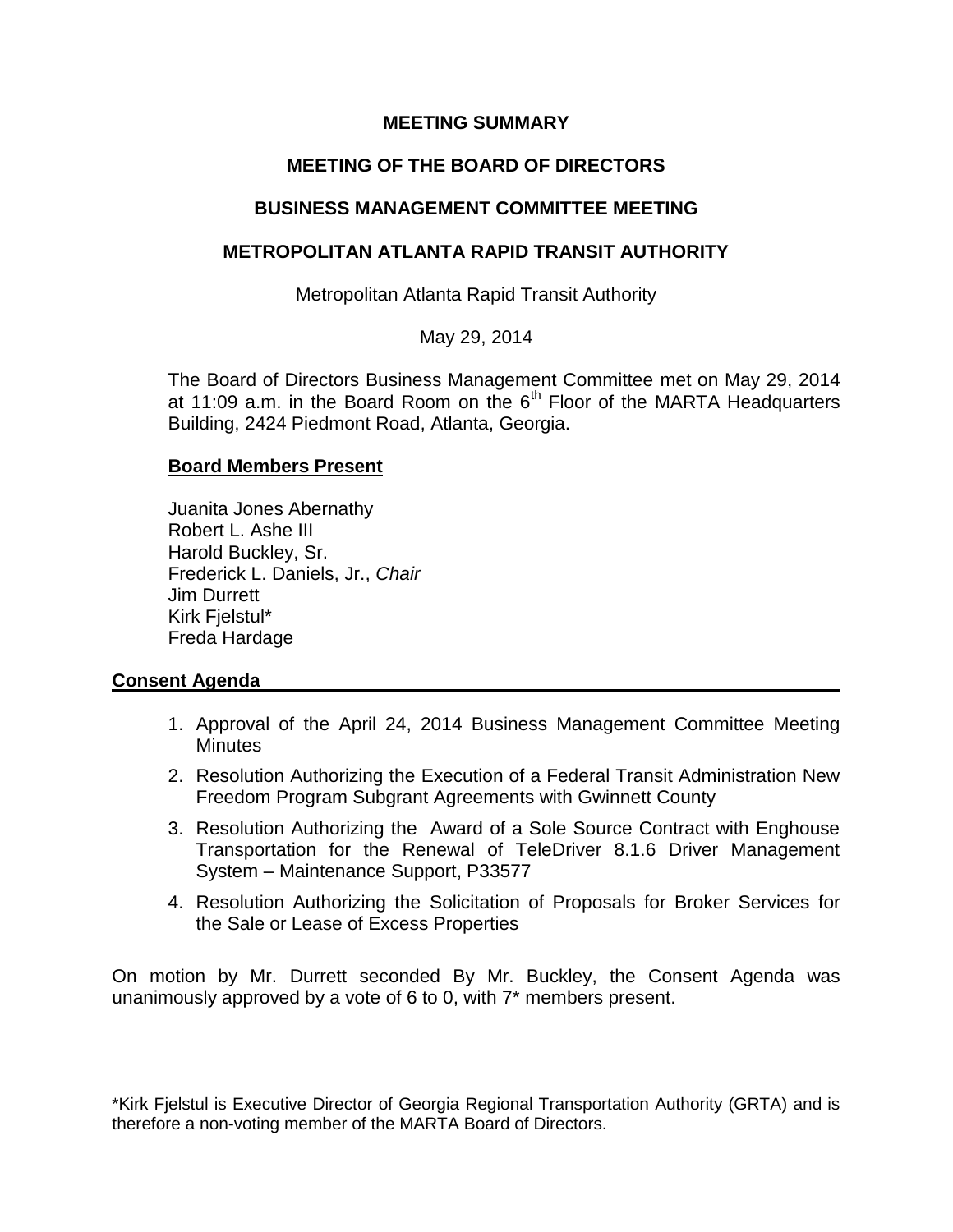**Business Management Committee Meeting Summary 5/29/14 Page 2**

#### **Individual Agenda**

#### **Resolution Authorizing the Solicitation of Proposals for Group Health and Wellness Coverages, RFP P33463**

On motion by Mr. Durrett seconded by Mr. Ashe, the resolution was unanimously approved by a vote of 6 to 0, with 7\* members present.

### **Resolution Authorizing the Expenditure of Capital and Operating Funds for General Consulting and Professional Services for the Department of Technology in Fiscal Year 2015, RFP P33578**

On motion by Mr. Ashe seconded by Mr. Durrett, the resolution was unanimously approved by a vote of 6 to 0, with 7\* members present.

#### **Resolution Adopting Policy on Reasonable Access to MARTA Bus Intermodal Facilities**

On motion by Mr. Ashe seconded by Mr. Durrett, the resolution was unanimously approved by a vote of 6 to 0, with 7\* members present.

#### **Briefing – FY2015 Operating and Capital Budget Public Hearing Results**

Ms. Briggins briefed the Committee on the results of the FY15 Operating and Capital Budget Public Hearings.

### **Resolution to Adopt the Fiscal Year 2015 Operating and Capital Budgets**

On motion by Mr. Durrett seconded by Mr. Ashe, the resolution was unanimously approved by a vote of 6 to 0, with 7\* members present.

### **Briefing – March Year-to-Date FY 2014 Budget Variance Analysis and Performance Indicators**

Mr. Hutchinson briefed the Committee on March Year-to-Date FY 2014 Budget Variance Analysis and Performance Indicators.

\*Kirk Fjelstul is Executive Director of Georgia Regional Transportation Authority (GRTA) and is therefore a non-voting member of the MARTA Board of Directors.